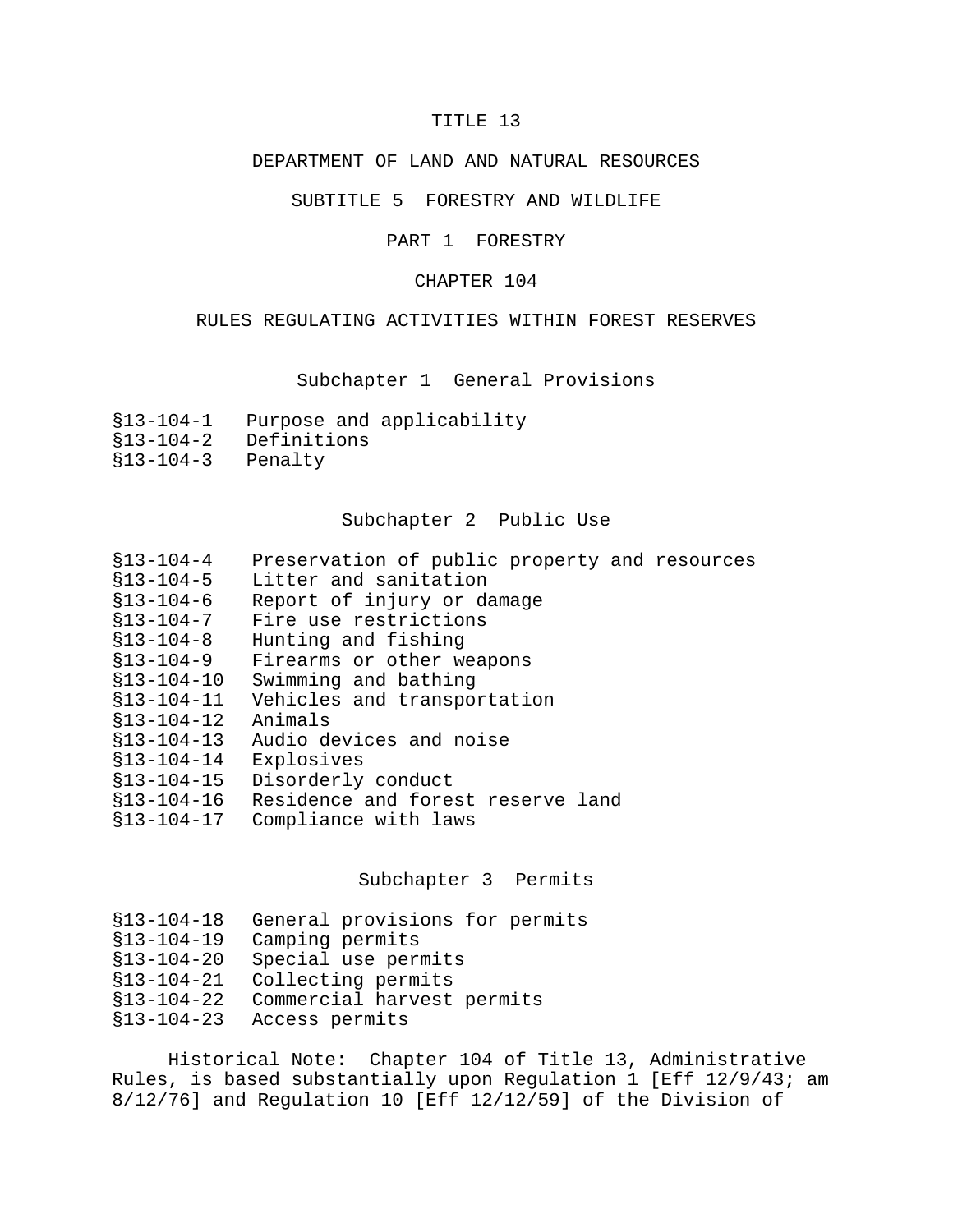Forestry, Department of Land and Natural Resources [R 9/28/81]

Subchapter 1 General Provisions

§13-104-1 Purpose and applicability. (a) The purpose of these rules is to regulate activity within forest reserves established pursuant to sections 183-11 and 183-15, Hawaii Revised Statutes.

(b) These rules shall apply to all persons entering the boundaries of a forest reserve. Everyone using the forest reserves should conduct themselves in a safe and courteous manner. Users of the forest reserves should be aware that there are certain inherent risks involved due to other users and the environment and should use caution at all times. [Eff 9/28/81; comp 10/15/93] (Auth: HRS §183-2) (Imp: HRS §183- 2)

§13-104-2 Definitions. As used in these rules, unless context requires otherwise:

"Administrator" means the administrator of the division of forestry and wildlife.

"Authorized representative" means the administrator, foresters, conservation enforcement officers, and other persons authorized by the board of land and natural resources to act for the board.

"Board" means the board of land and natural resources.

"Camping" means being in possession of a backpack, tents, blankets, tarpaulins, or other obvious camping paraphernalia, any time after one hour after sundown until sunrise in a forest reserve.

"Commercial activity" means the use of or activity in the forest reserve for which compensation is received by any person for goods or services or both rendered to customers or participants in that use of activity. Commercial activities include activities whose base of operations are outside the boundaries of the forest reserve, or provide transportation to or from the forest reserve.

"Compensation" includes but is not limited to, monetary fees, barter, or services in-kind.

"Division" means the division of forestry and wildlife. "Department" means the department of land and natural resources.

"Forest reserve" means those lands designated as forest reserves by the department pursuant to sections 183-11 and 183- 15, Hawaii Revised Statutes, and other lands for plant sanctuaries, facilities, nurseries and baseyards under the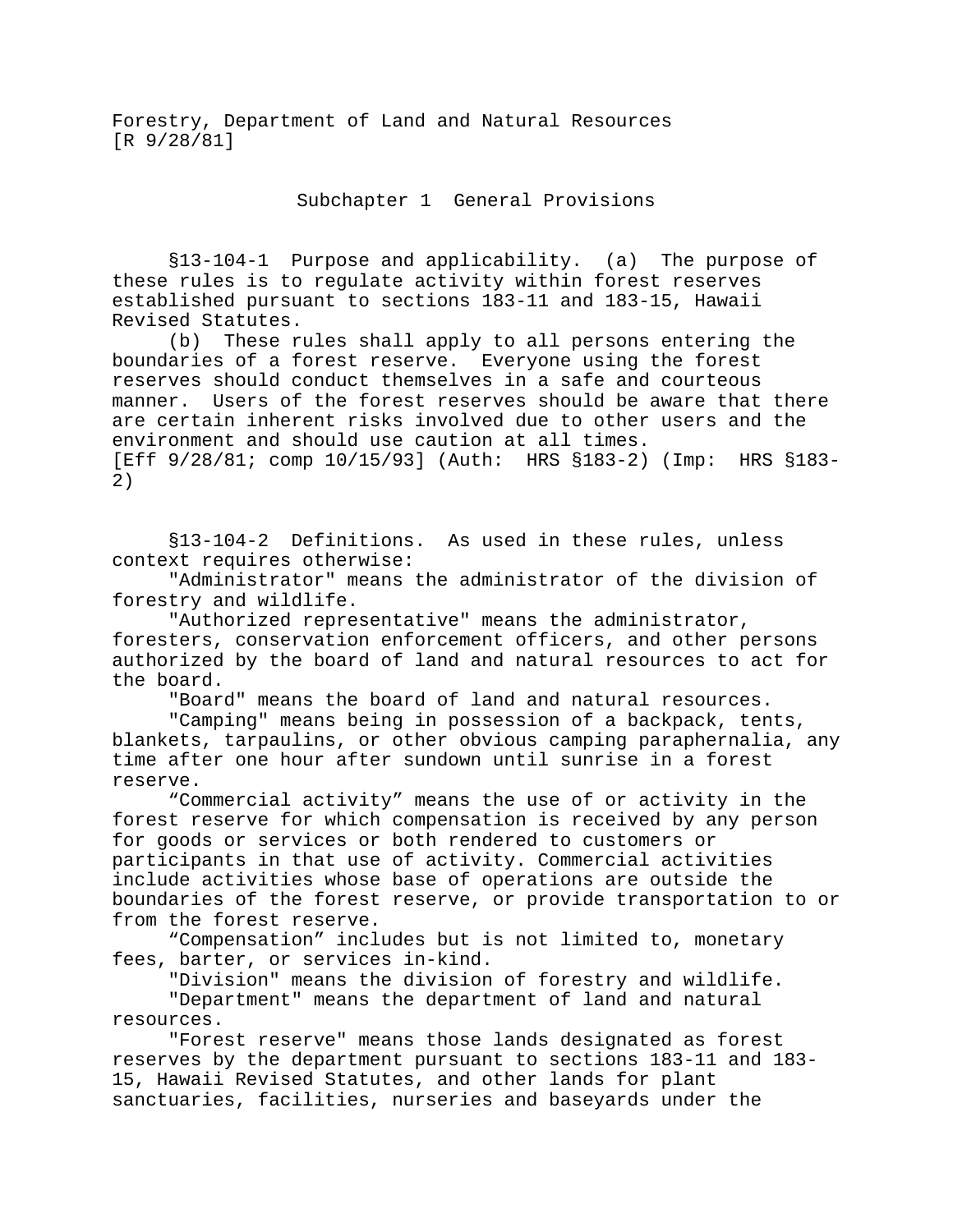custody and control of the division.

"Motorized vehicle" means a vehicle of any shape or form that depends on a motor (gas, electric, or other fuels) for propulsion.

"Non-motorized vehicle" means a vehicle of any shape or form that depends on human, animal, wind, spring and other nonmotorized means for propulsion.

"Residing" means being in the same forest reserve for more than seven (7) continuous days.

"Spark arrester" means a device constructed of nonflammable materials specifically for the purpose of removing and retaining carbon and other flammable particles over 0.0232 of an inch in size from the exhaust flow of an internal combustion engine that is operated by hydrocarbon fuels. [Eff 9/28/81; am and comp 10/15/93; am 12/9/02] (Auth: HRS §183-2) (Imp: HRS §183-2)

§13-104-3 Penalty. Any person violating any of the provisions of these rules shall be guilty of a misdemeanor and shall be penalized as provided by law. [Eff 9/28/81; am and comp 10/15/93] (Auth: HRS §183-2) (Imp: HRS §§183-4, 183-18)

Subchapter 2 Public Use

§13-104-4 Preservation of public property and resources. The following activities are prohibited within a forest reserve:

- (1) To remove, injure, or kill any form of plant or animal life, either in whole or in part, except as authorized by the Board or authorized representative or as provided by rules of the Board;
- (2) To remove, damage, or disturb any natural feature or resource (e.g. natural stream beds) except as authorized by the board or its authorized representative;
- (3) To remove, damage, or disturb any historic or prehistoric remains;
- (4) To remove, damage, or disturb any notice, marker, or structure;
- (5) To enter, occupy, or use any building, structure, facility, motorized vehicle, machine, equipment, or tool within or on forest reserve except as authorized by the board or its representative;
- (6) To engage in any construction or improvement except as authorized by the board.
- (7) To sell, peddle, solicit, or offer for sale any merchandise or service except with written authorization from the board.
- (8) To distribute or post handbills, circulars, or other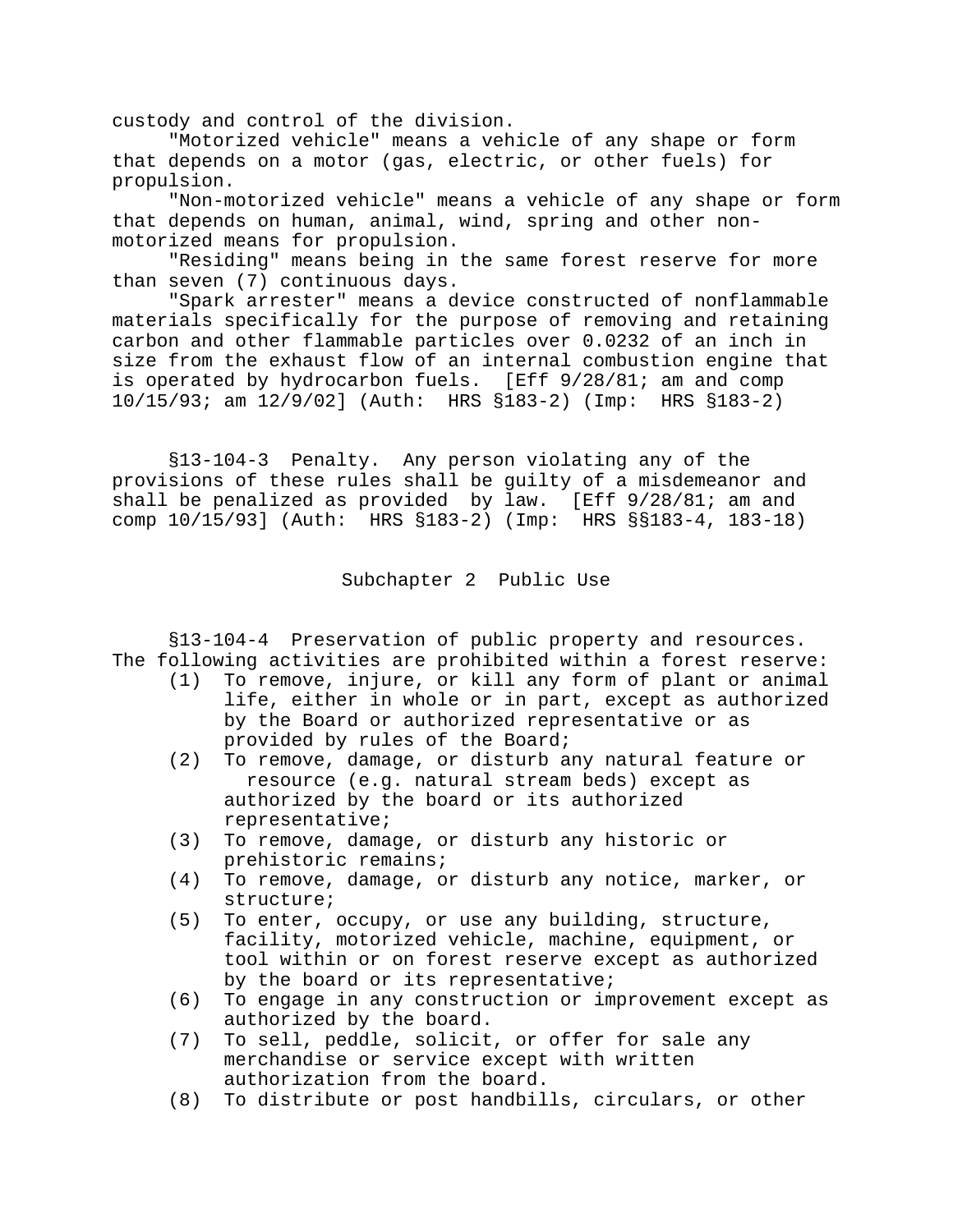notices.

- (9) To introduce any plant or animal except as approved by the Board.
- (10) To enter or remain within forest reserves when under the influence of alcohol, narcotics, or drugs, to a degree that may endanger oneself or endanger or cause annoyance to other persons or property. The use or possession of narcotics, drugs or alcohol within forest reserves is prohibited. [Eff 9/28/81; am and comp 10/15/93] (Auth: HRS §183-2) (Imp: HRS §§183-2, 183- 17)

§13-104-5 Litter and sanitation. The following acts are prohibited within a forest reserve:

- (1) To drain, dump, or leave any litter, animal waste or remains, or any other material which pollutes or is likely to cause pollution in the forest reserve including streams and other water sources;
- (2) To deposit any body waste in areas without comfort stations without digging a hole and covering all signs of the waste;
- (3) To deposit any body waste within 150 feet of a spring, stream, lake, or reservoir; and
- (4) To leave or abandon a vehicle or any other large refuse such as refrigerators or stoves, household garbage or trash or other forms of waste or debris. [Eff  $9/28/81$ ; comp  $10/15/93$ ] (Auth: HRS §183-2) (Imp: HRS §183-2)

§13-104-6 Report of injury or damage. All incidents resulting in injury or death to persons or damage to property shall be reported by the person or persons involved as soon as possible to the board or its authorized representative. This report does not relieve persons from the responsibility of making any other accident reports which may be required under federal, state, or county statutes, ordinances, and rules. [Eff 9/28/81; comp 10/15/93] (Auth: HRS §183-2) (Imp: HRS §183- 2)

§13-104-7 Fire use restrictions. The following acts are prohibited within a forest reserve:

- (1) To build any fire on the ground or in any structure;
- (2) To build any fire without using a portable stove or other self-contained unit;
- (3) To leave a fire unattended without extinguishing all traces of heat;
- (4) To deposit or discard any potential fire-producing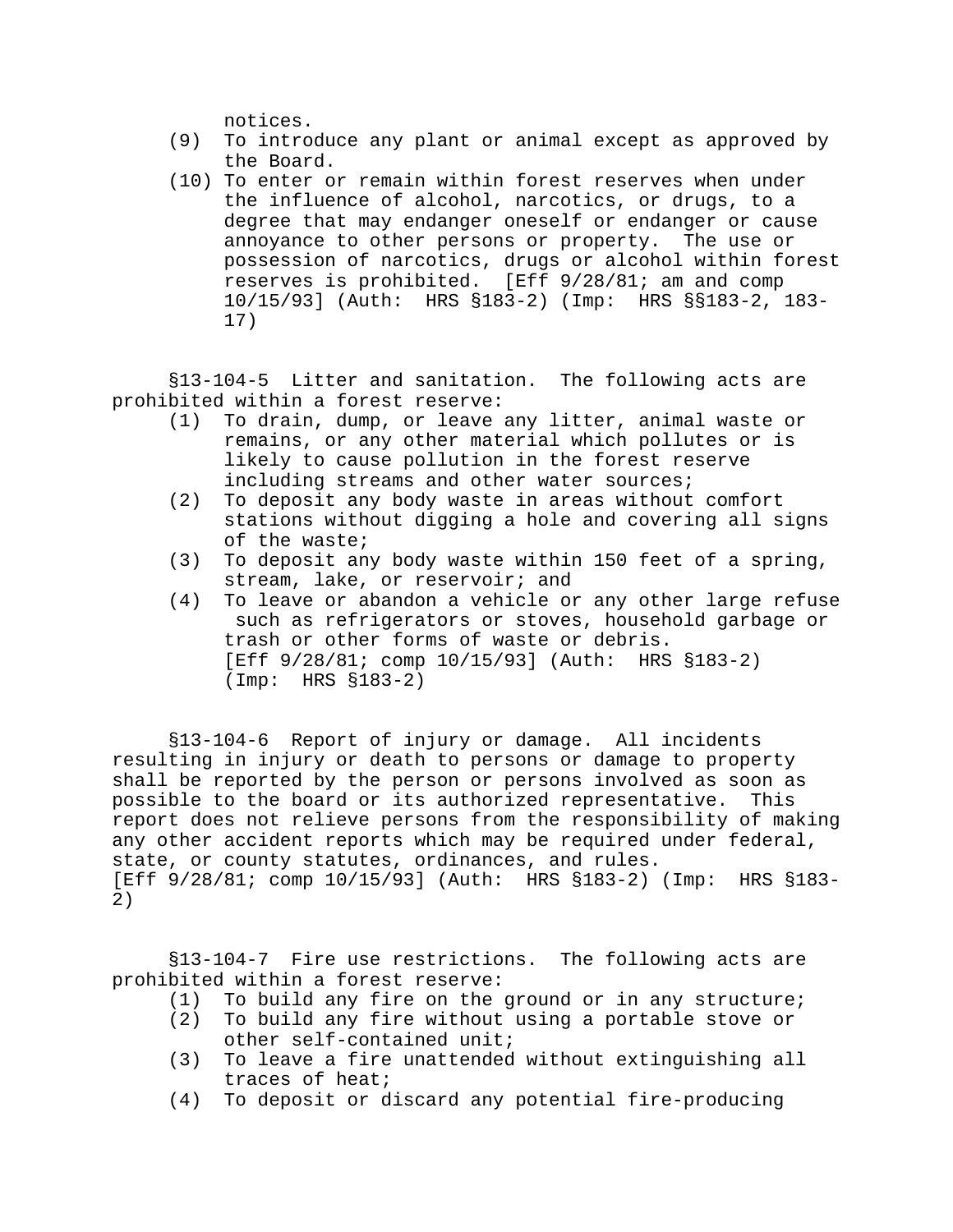material such as embers, coals, or ashes that are too hot to touch;

- (5) To set on fire or cause to be set on fire any live or dead vegetation except for department fire control measures;
- (6) To start a fire in windy conditions in a place or manner that is likely to cause live or dead vegetation to be set on fire; and
- (7) To use any motor vehicle, motorized equipment, internal combustion engines, or electric motors unless equipped with efficiently operating fire or spark arresting equipment. [Eff 9/28/81; am and comp 10/15/93] (Auth: HRS §183-2) (Imp: HRS §§183-2,  $185 - 1)$

§13-104-8 Hunting and fishing. The hunting, fishing, trapping, or disturbing of any fish, animal, or bird is prohibited except as permitted by department hunting or fishing rules. [Eff 9/28/81; comp 10/15/93] (Auth: HRS §183-2) (Imp: HRS §183-2)

§13-104-9 Firearms or other weapons. Firearms including air or gas operated, bow and arrow and other weapons are prohibited except as permitted by department hunting rules and are subject to all applicable federal, state, and county statutes, ordinances, and rules [Eff 9/28/81; comp 10/15/93] (Auth: HRS §183-2) (Imp: HRS §183-2)

§13-104-10 Swimming and bathing. Swimming and bathing in all waters within a forest reserve are permitted at an individual's own risk except in waters and at times where the activities are prohibited by the board or its authorized representative in the interest of public health and safety. The excepted waters and times shall be designated by posted signs. [Eff 9/28/81; comp 10/15/93] (Auth: HRS §183-2) (Imp: HRS §183- 2)

§13-104-11 Vehicles and transportation. (a) The following acts are prohibited within a forest reserve:

- (1) To drive, operate, or use any motorized or nonmotorized land vehicle, glider, hang glider, aircraft, balloon, or parachute carelessly and without due caution for the rights or safety of others and in a manner that endangers any person or property;
- (2) To launch or land airplanes, gliders, helicopters, balloons, parachutes, or other similar means of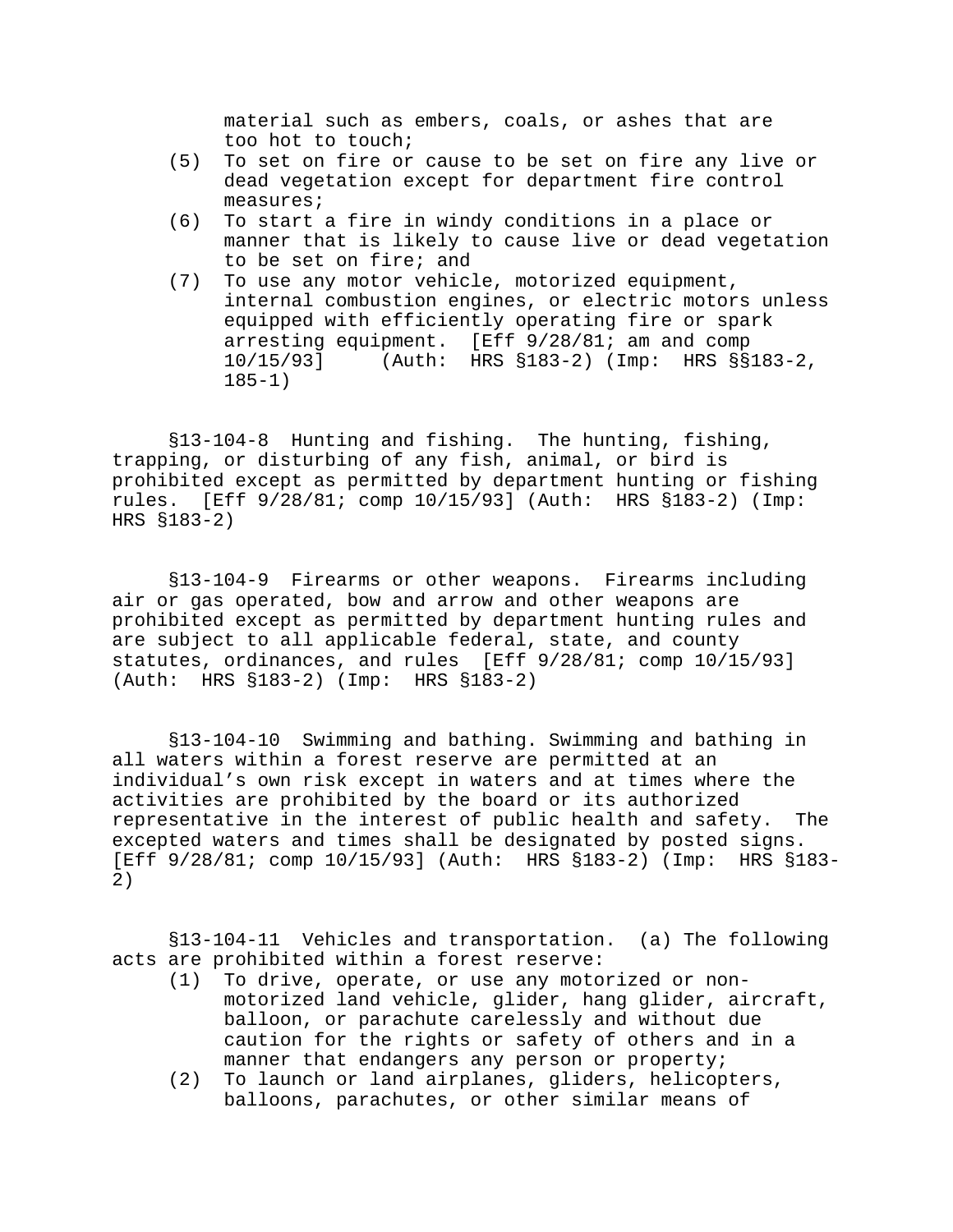transportation without a special use permit from the board or its authorized representative; provided, however, that landing is authorized without a permit in case of any emergency;

- (3) To drive, operate, or use any motorized vehicle in any area or trails not designated for that purpose;
- (4) To park any motorized or non-motorized vehicle or trailer except in designated areas;
- (5) To drive, lead or ride a horse, mule, other animal, or non-motorized land vehicle in areas and on roads or trails that are posted against such activity; and
- (6) To drive, operate, or use any motorized ground vehicle without a functioning street legal muffler, and without a valid vehicle license plate, registration and safety sticker if required by each respective county.

(b) Any vehicle or property left unattended within a forest reserve for longer than forty-eight hours without prior written permission from the board or its authorized representative shall be considered abandoned. Any abandoned vehicle or property may be impounded or towed away by the board or its authorized representative at the expense of the owner. [Eff 9/28/81; am and comp 10/15/93] (Auth: HRS §183-2) (Imp: HRS §183-2)

§13-104-12 Animals. (a) Dogs, cats, and other animals are prohibited within a forest reserve unless crated, caged, or on a leash, at all times except for hunting dogs when permitted by chapters 122 and 123, Administrative Rules.

(b) All dogs used for hunting shall be crated, caged, or leashed or otherwise under restrictive control during transportation while in transit at all times, to and from hunting areas within the forest reserve.

(c) Dogs, cats, or other domestic animals, observed by an authorized representative of the board to be running at large or in the act of killing, injuring, or molesting humans, wildlife, or property, may be disposed of in the interest of public safety and the protection of the forest reserve. [Eff 9/28/81; am and comp 10/15/93] (Auth: HRS §183-2) (Imp: HRS §183-2)

§13-104-13 Audio devices and noise. Creating noise or sound within a forest reserve, either vocally or otherwise (i.e. public address systems, radios, television sets, musical instruments) or use of any noise producing devices (i.e. electric generating plants or other equipment driven by motors or engines) in a manner and at times which creates a nuisance is prohibited. [Eff 9/28/81; comp 10/15/93] (Auth: HRS §183-2) (Imp: HRS §183- 2)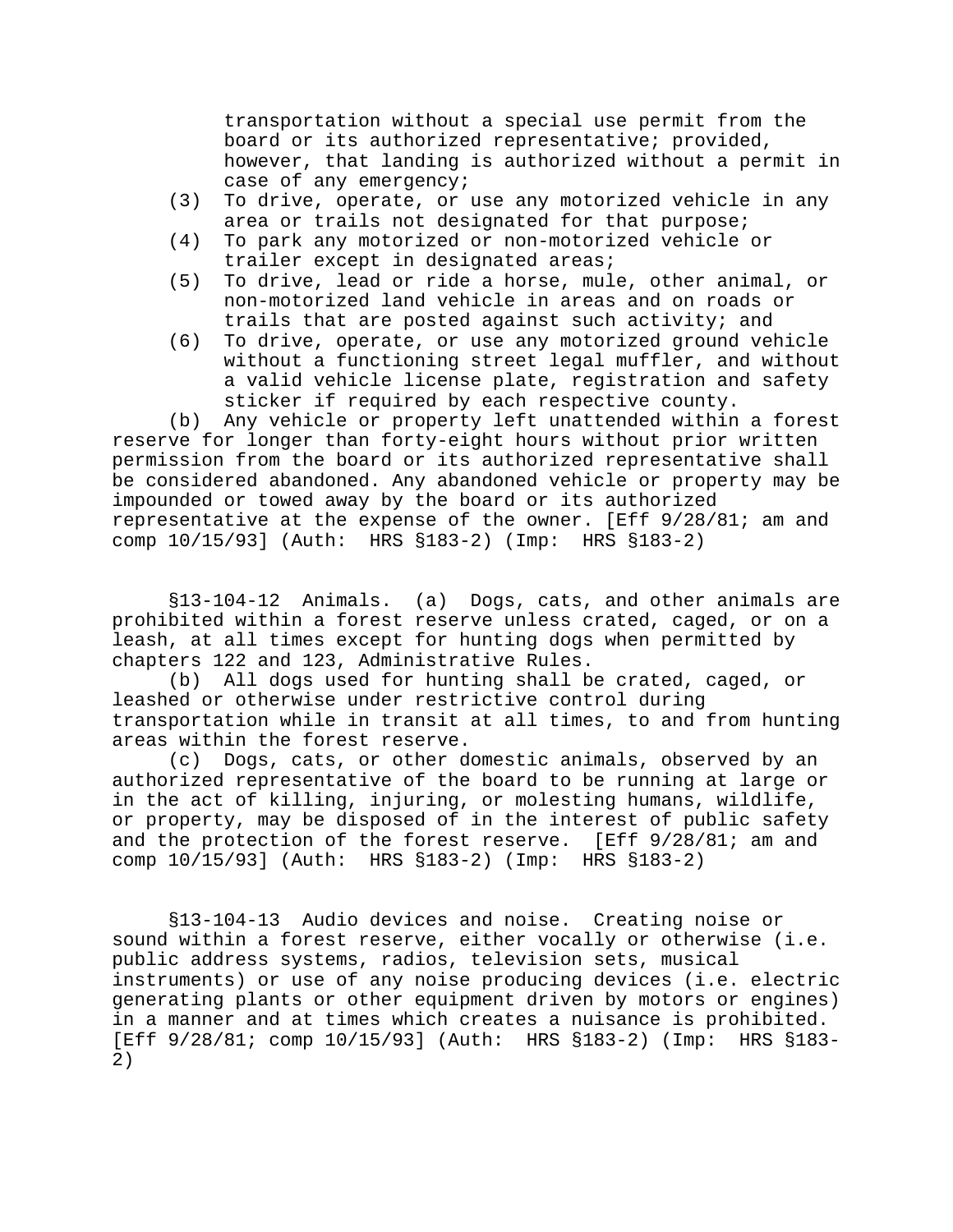§13-104-14 Explosives. The use or possession of fireworks, firecrackers, or explosive devices within a forest reserve is prohibited. [Eff 9/28/81; comp 10/15/93] (Auth: HRS §183-2) (Imp: HRS §183-2)

§13-104-15 Disorderly conduct. Disorderly conduct, as defined in section 711-1101, Hawaii Revised Statues, is prohibited within a forest reserve. [Eff 9/28/81; comp 10/15/93] (Auth: HRS §183-2) (Imp: HRS §§183-2, 711-1101)

§13-104-16 Residence on forest reserve lands. Residing within a forest reserve is prohibited except with written permission from the board. [Eff 9/28/81; comp 10/15/93] (Auth: HRS §183-2) (Imp: HRS §183-2)

§13-104-17 Compliance with laws. All persons entering the boundaries of a forest reserve shall comply with all federal, state, and county laws, ordinances, and rules. [Eff 9/28/81; comp 10/15/93] (Auth: HRS §183-2) (Imp: HRS §183- 2)

Subchapter 3 Permits

§13-104-18 General provisions for permits. (a) The board or its authorized representative may issue the following types of permits:

- (1) Camping;
- (2) Special use;
- (3) Collecting;
- (4) Commercial harvest; and
- Access.
- (b) All permits are subject to the following provisions:
- (1) Permits are subject to denial, cancellation, or termination at any time by the board or its authorized representative upon violation of these rules or any conditions of the permit or any federal, state, or county statutes, ordinances, and rules or for danger to the public or because of natural causes.
- (2) Permits shall not be transferable.
- (3) Persons or organizations to whom permits are issued shall be held responsible for all conditions stipulated on the permit.
- (4) All persons eighteen years of age or older shall be eligible to secure a permit and all minors shall be allowed use of the premises provided that they are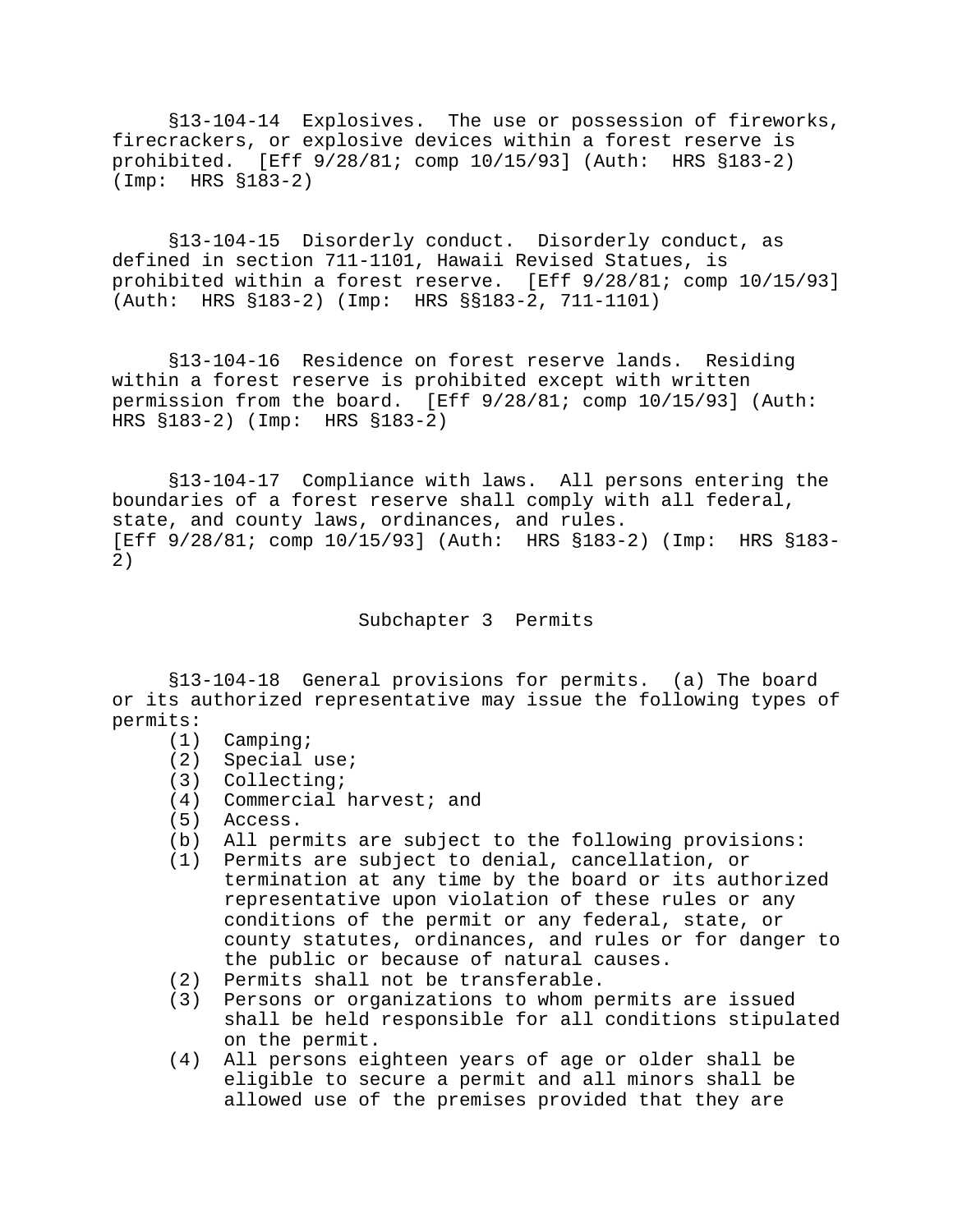under the direct supervision of one adult for every ten minors.

- (5) The size of groups as well as the length of time any permit may be in effect may be limited by the board or its authorized representative.
- (6) The board or its authorized representative may require the permittee, at the permittee's own cost, to provide police protection in the interest of the public safety and welfare and for the protection of property when the number of persons using the forest reserve is one hundred or more.
- (7) Fees and charges as set by the board may be assessed when permits are granted for the exclusive use of areas or facilities, or when charges are necessary to defray the cost of special facilities, services, or supplies provided by the State, or as otherwise determined by the board or its authorized representative when necessary to carry out the provisions of chapter 183, Hawaii Revised Statutes. Charges may be waived by the board or its authorized representative if the waiver is in the public interest.
- (8) All permittees shall, upon request, show the permit to any law enforcement officer, the board, or its authorized representative. [Eff 9/28/81; comp 10/15/93] (Auth: HRS §183-2) (Imp: HRS §183-2)

§13-104-19 Camping permits. (a) All persons, groups, organizations, or associations wishing to camp within a forest reserve shall obtain a camping permit authorizing the use of the specific area and facilities for camping purposes.

(b) Camping permits shall be obtained from the district offices of the division during regular working hours of the department.

(c) Persons applying for a permit shall provide, if requested, identification for all persons included on a permit, satisfactory to the board or its authorized representative.

(d) Each permit will reserve the use of a designated area for the stated date or dates of use. Camping is permitted only in designated areas or sites.

(e) No person, group, organization, or association shall remain at any one specific camping site for longer than seven days; provided that the board or its authorized representative may extend the length of stay for good cause; provided further that the length of stay (including the extension as well as the permitted stay) shall not exceed fourteen days.

(f) After the expiration of a permit, a period of thirty days shall pass before another permit may be issued to the same person for the same designated area. This restriction shall apply to all persons named on the expired permit. The board or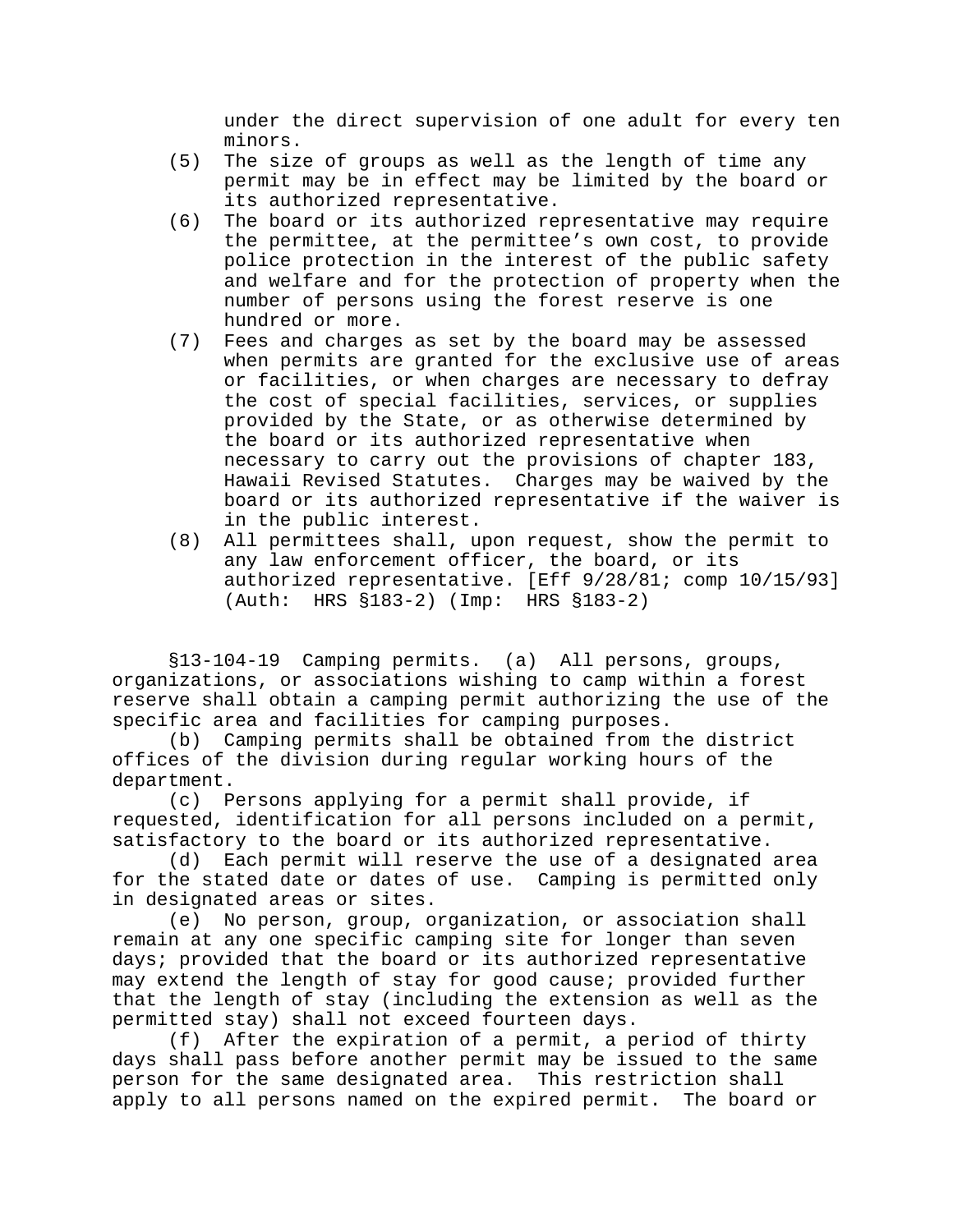its authorized representative may waive a portion of the thirty day period for good cause.

(g) Permits may be denied, canceled, or terminated for the following reasons:

- (1) When the size of the group exceeds the capacity of the existing site or facilities;
- (2) When there are inadequate facilities to meet the immediate needs of the camper or campers;
- (3) When repairs or improvements are being made at the campsite; or
- (4) When a state of emergency is declared by the board or its authorized representative [Eff 9/28/81; am and comp 10/15/93] (Auth: HRS §183-2) (Imp: HRS §183-2)

§13-104-20 Special use permits. (a) Special uses are permitted within a forest reserve only by a permit issued by the board or its authorized representative. Special uses are all types of uses other than those provided for herein and which are considered compatible with the functions and purposes of each individual area, facility, or unit within a forest reserve. Special uses include but are not limited to activities such as meetings, weddings, concerts, shows, and other community events or activities and scientific collection of plants and animals.

(b) Applications for special use permits shall be received by the board or its authorized representative at least fifteen working days in advance of the date the permit is to be in effect, unless otherwise received and accepted by the board or its authorized representative.

(c) A request for a special use permit shall be considered on its own merits including its effect on the premises, facilities, and the public's use and enjoyment of the forest reserve. [Eff 9/28/81; am and comp 10/15/93] (Auth: HRS §183-2) (Imp: HRS §183-2)

§13-104-21 Collecting permits. (a) Persons wishing to collect forest items (e.g. ti leaves, bamboo) for personal use and at no charge shall obtain a collecting permit authorizing the collection in a specific area.

(b) Collecting permits shall be obtained from the district offices of the division during regular working hours of the department.

(c) Persons applying for a permit shall provide, their names and addresses and shall produce if requested, identification of all persons named on a permit, satisfactory to the board or its authorized representative.

- (d) Collecting permits shall specify:
- (1) The date or dates of collection;
- (2) The quantities and items to be collected;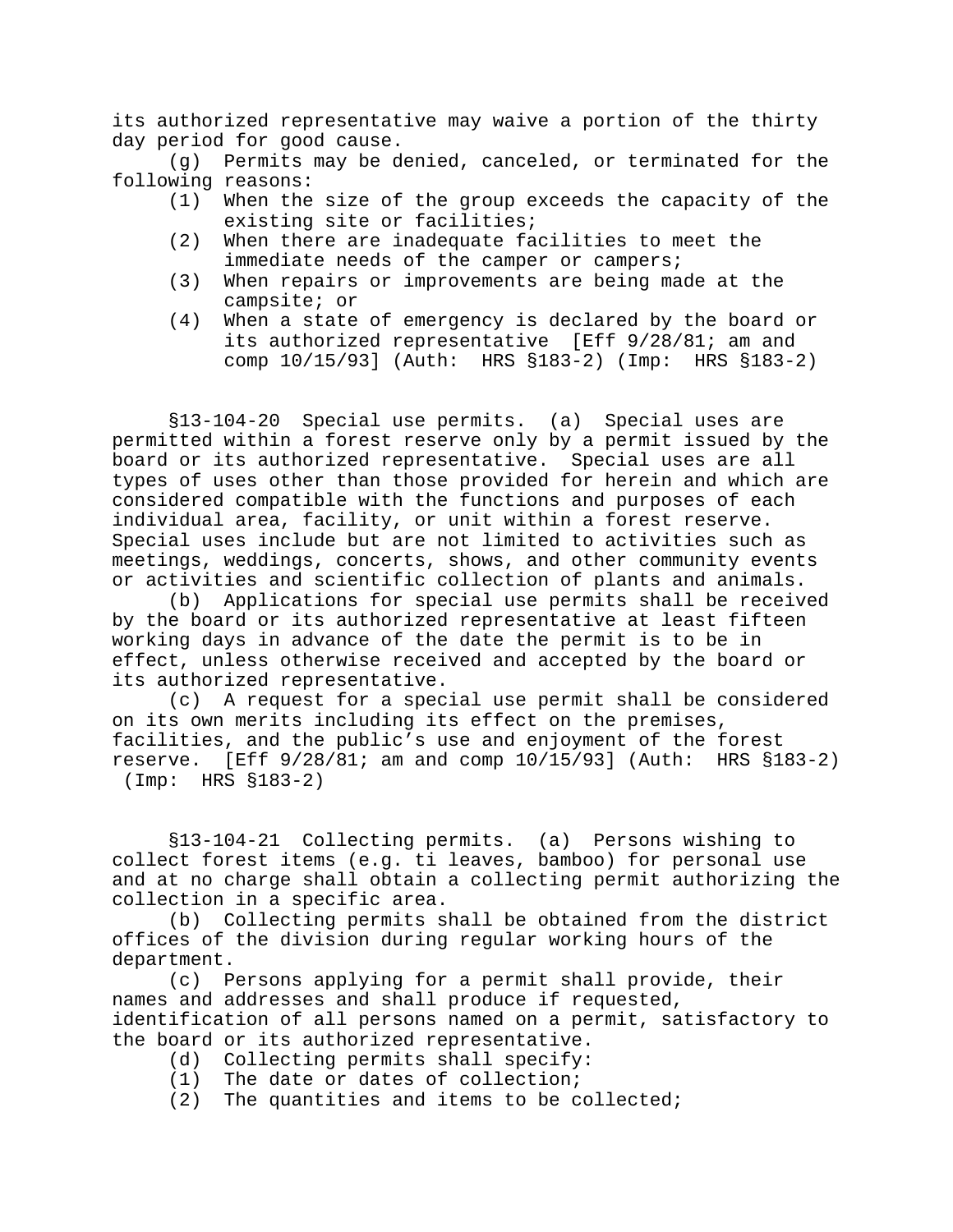- (3) The areas of collection; and
- (4) Any other terms and conditions deemed necessary by the board or its authorized representative.

(e) Permits shall not be issued for collecting items for sale.

(f) No permits shall be issued for the collection of endangered or threatened wildlife or plants except as provided by chapter 124, Administrative Rules. [Eff 9/28/81; am and comp 10/15/93] (Auth: HRS §183-2) (Imp: HRS §183-2).

§13-104-22 Commercial harvest permits. (a) The board or its authorized representative may issue permits for the purpose of purchasing, harvesting, and removing forest products (e.g., timber, seedlings, greenery, tree fern, cinder, and lava rock).

 (b) Permits shall be obtained from the district offices of the division during regular working hours of the department.

 (c) Each application for a harvest permit shall be considered on its own merits including its effect on the premises and the public's use and enjoyment of the forest reserve.

 (d) Permits will not be issued for harvesting material for direct resale.

 (e) The value of the raw material to be harvested shall not exceed \$10,000. The quantity to be harvested shall be decided by the board or its authorized representative.

 (f) The time of entry for harvesting shall not exceed 14 days for permits with designated raw material value not in excess of \$1,000, or 30 days for permits with designated raw material the value of which exceeds \$1,000 but does not exceed \$10,000, except that the board or its authorized representative may extend this time for good cause.

 (g) No more than one permit within a thirty day period or six permits within a calendar year may be issued to the same person, group, organization, or association for harvesting the same product.

- (h) Each permit shall specify:
- (1) The products to be harvested;
- (2) The amount to be harvested;
- (3) The dollar value of the products;
- (4) The designated area to be harvested;
- (5) The date or dates the harvesting may take place; and
- (6) Any other terms or conditions deemed necessary by the board or its authorized representative. [Eff 9/28/81; comp 10/15/93; am 10/4/05] (Auth: HRS §183-2) (Imp: HRS §183-2)

§13-104-23 Access permits. (a) Permits for access to or entry into forest reserves may be required by the board or its authorized representative for the following purpose: